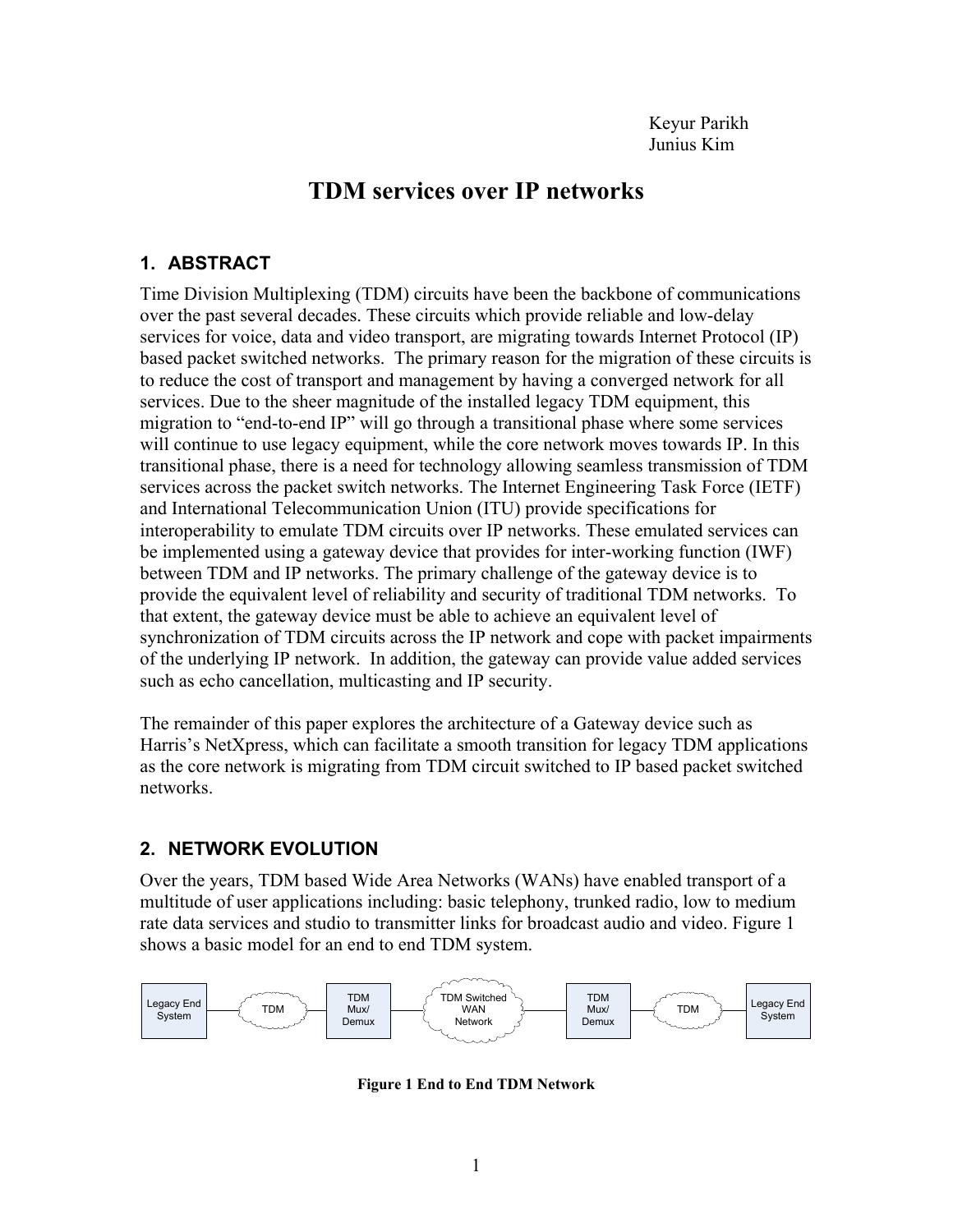The TDM network dedicates a circuit with a fixed amount of bandwidth for the duration of a session, regardless of its actual usage. For voice applications, these networks have performed well, however for emerging data intensive applications, these networks do not scale effectively. As a result, IP based WANs are deployed to allow for cost efficient expansion of capacity and statistical multiplexing gain for new emerging applications. In addition, IP based WANs are built on open standards allowing inter-operability of equipment from different vendors. To allow for a smooth migration of legacy equipment, the IP WANs will be required to support legacy TDM applications in a seamless manner. The convergence of TDM traffic into the IP networks has to be well managed for maintaining the performance level of the TDM applications.

For transporting voice across IP networks, Voice over IP (VoIP) technology has emerged at the forefront. While this technology provides the most flexible way of routing telephony calls, it is very complex. The complexity of protocol inter-working between TDM and IP call processing may not be suitable and needed for many applications.

Alternatively, Circuit Emulation Service (CES) technology has emerged as an option to transport TDM trunks containing legacy applications across managed IP networks. This technology is sometimes referred to as pseudo-wire, as it emulates the TDM circuit across a packet network using virtual IP tunnel or path. The primary benefit of this technology is the cost and simplicity of deployment to support all types of legacy TDM applications without the need for complex protocol inter-working.

Figure 2 shows a reference diagram for supporting Legacy TDM applications over IP networks using CES.



**Figure 2 Reference model for CES over IP** 

In the figure above, the Gateway device supports CES by providing an Inter Working Function (IWF) between TDM and IP. Among standard bodies and working groups, the IETF's pseudo wire (PWE3) working group provides a standard framework for emulating structured and unstructured T1, E1, T3 and E3 circuits across IP networks. This framework provides specifications for traffic encapsulation and functions that are required for successful emulation of TDM circuits across IP networks. Figure 3 shows one such possible protocol encapsulation at the Gateway.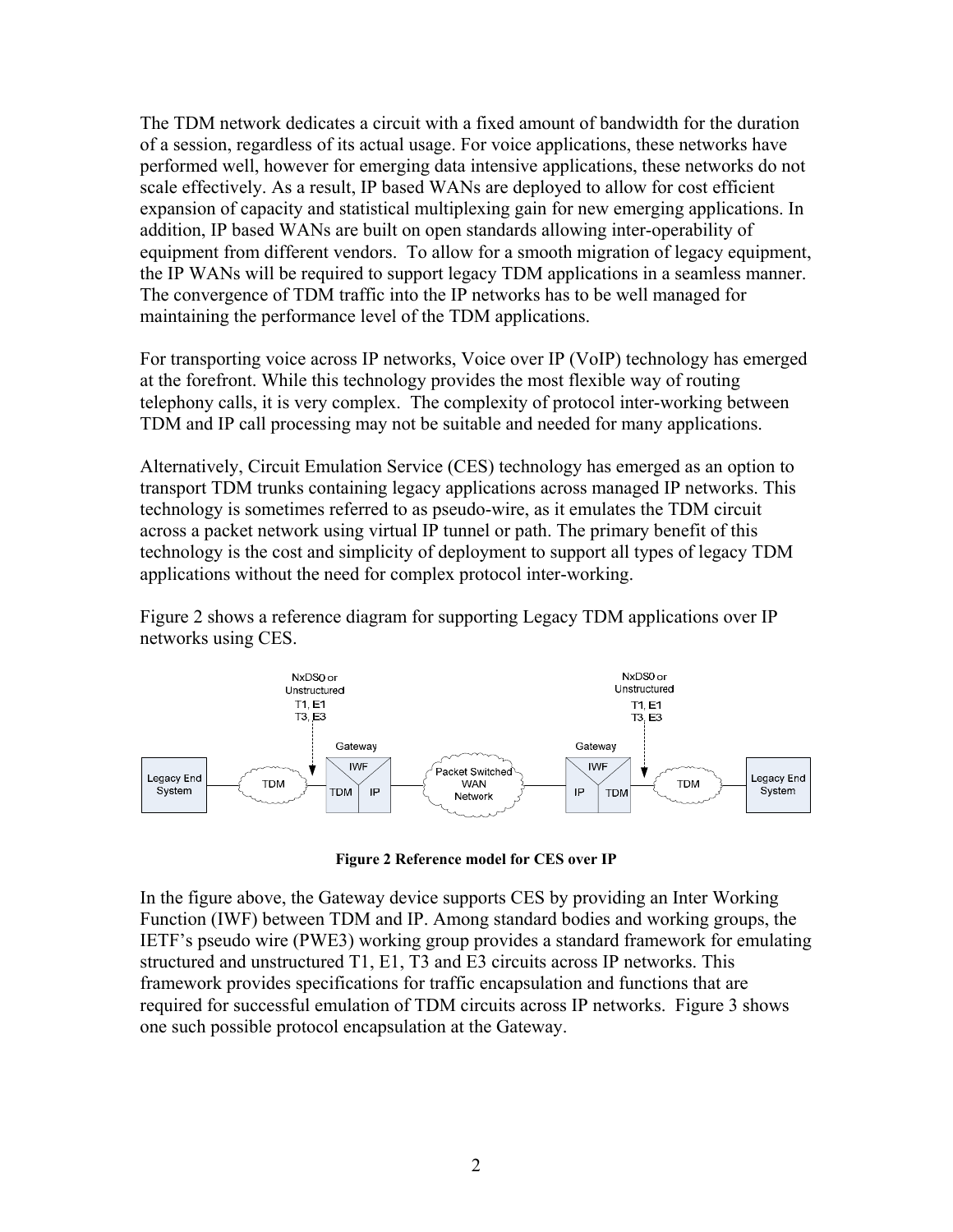

**Figure 3 CES protocol encapsulation** 

The IWF at the Gateway accepts the TDM data from the attached circuit. This data is either in NxDS0 or unstructured format. The IP side encapsulation of the TDM data is done by adding the following layers to the payload.

*CES Control Word*: This layer is used to convey the status of the attached TDM circuit to the far end for re-generation of alarms and status.

*RTP Layer*: This layer is used for providing sequence numbers for in-order delivery and conveying synchronization information.

*UDP Layer*: This layer, along with the IP layer provides de-multiplexing information to the far end so that the incoming payload can be properly switched to the local TDM circuits.

*IP Layer*: Provides for de-multiplexing and routing across IPV4 or IPV6 networks.

Besides providing for the IWF, the Gateway's architecture must provide functionalities to overcome various challenges introduced by the IP network. The next section describes the challenges that must be overcome within the Gateway.

## **3. CHALLENGES**

There are numerous technical challenges that arise from emulating circuit switched services across connectionless IP networks. The performance of the emulated circuits is expected to be the same as that of current TDM networks. As a result, the Gateway must be architected to overcome challenges posed by the underlying IP network to maintain the same quality of service.

## **3.1 Achieving Synchronization**

A TDM circuit must establish the same TDM clock frequency on both endpoints of the network. A Plesiochronous Digital Hierarchy (PDH) network used to transport circuit emulated services such as T1, has built-in mechanisms, using bit stuffing techniques for transporting timing across the PDH network.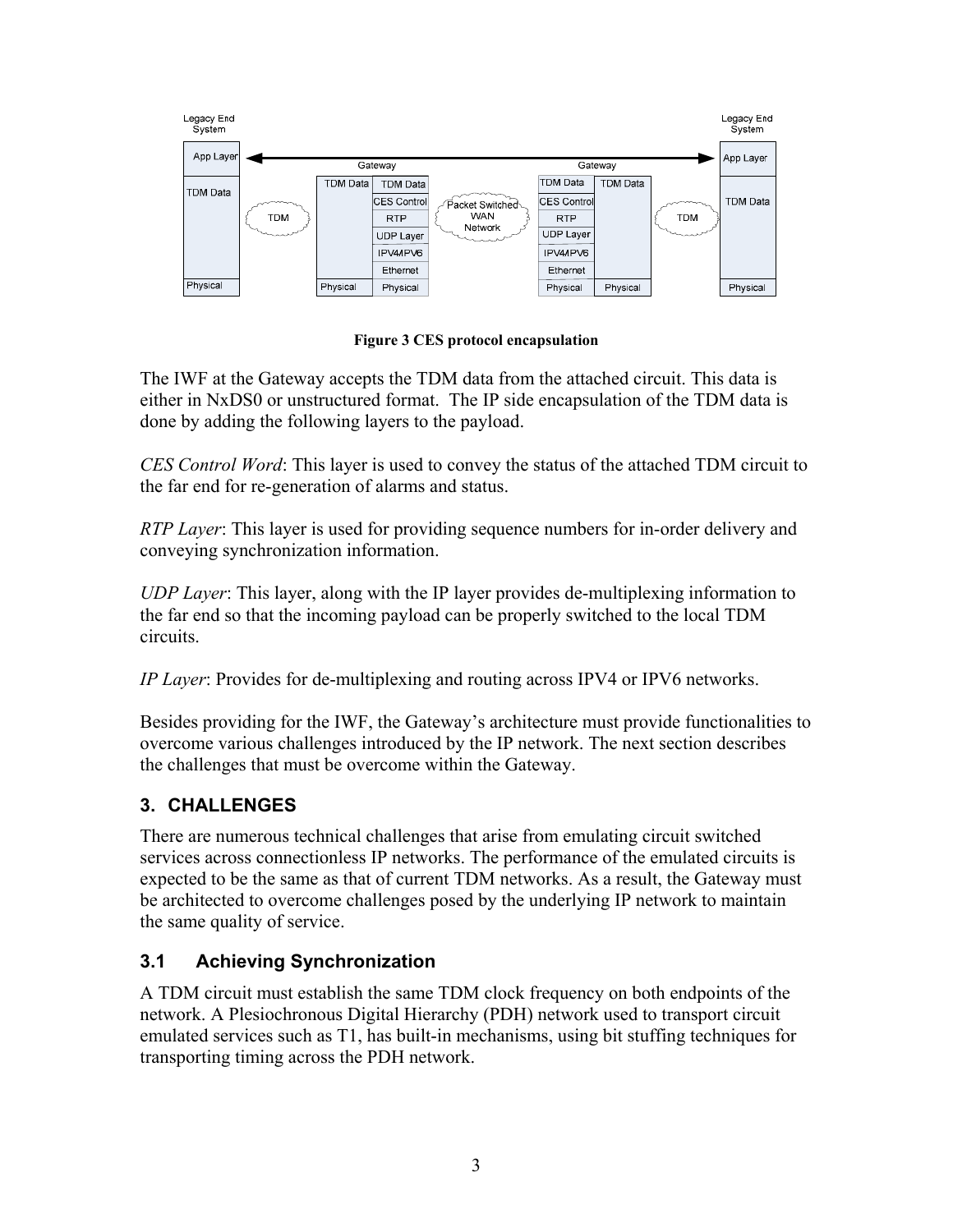Within a packet network, there is no inherit transport of timing information and packets are discontinuous in time. In a CES application, the Gateway device must also transport timing, establishing the same frequency. The consequence of a long term mismatch in frequency is that the packet queue of the Gateway device at the egress of the network will either fill-up and overflow or empty and underflow. The direction depends on whether the regenerated clock is slower or faster than the original. This will cause loss of data and degradation of service.

One way to achieve synchronization is to provide a local same frequency clock to the Gateway devices at the endpoints of the circuit emulation. This can be done via GPS receivers, or by linking the Gateway devices to other network devices that recovers a clock traceable to the network clock strata. The disadvantage of such a method is the cost and complexity of this additional equipment.

A variation on the local clock method is for the Gateway device to use Network Time Protocol (NTP). NTP is an IP protocol used for synchronizing the clocks of hosts to servers over packet networks. NTP accounts for variable latency packet networks and is designed particularly to resist the effects of variable latency (Jitter). A disadvantage of NTP is the requirement of having NTP servers available to the Gateway devices.

Another method of synchronization is for the Gateway device at the egress of the network to employ an adaptive timing recovery algorithm. This algorithm examines the timestamps of the incoming CES packets in relation to its own local reference clock. Based on the timestamps, the algorithm can measure and extract the far-end timing information and regenerate a local same frequency TDM clock. The regenerated clock is a plesiochronous representation of the original. The fidelity of the regenerated clock is impacted by several factors including the packet rate, the packet jitter and loss within the network, and the quality of the algorithm itself. The advantage of this method is the CES itself is the source of timing with no other overhead and no other equipment required.

## **3.2 Managing network jitter**

The variation in the inter-packet arrival time at the receiving Gateway is caused by the network jitter. The jitter in the TDM networks is of a much smaller scale than that of IP networks. This is primarily because TDM networks provide for fixed end-to-end circuits for the duration of the session, while the paths in the IP Networks are connectionless and statistically multiplexed with other sessions. The amount of network jitter depends on how well the network is engineered and how many "hops" or routers must be traversed. A well engineered IP network can be designed to control the network variation, while an unmanaged network, such as the public Internet, can produce large amount of jitter.

The Gateway's architecture absorbs this variation in the delay by providing a de-jitter buffer. The de-jitter buffer adds additional delay to the end-to-end service. Thus, the Gateway must provide for a flexible configuration of this parameter so that it can be optimally engineered to work in a variety of IP networks, from extremely well managed to public Internet.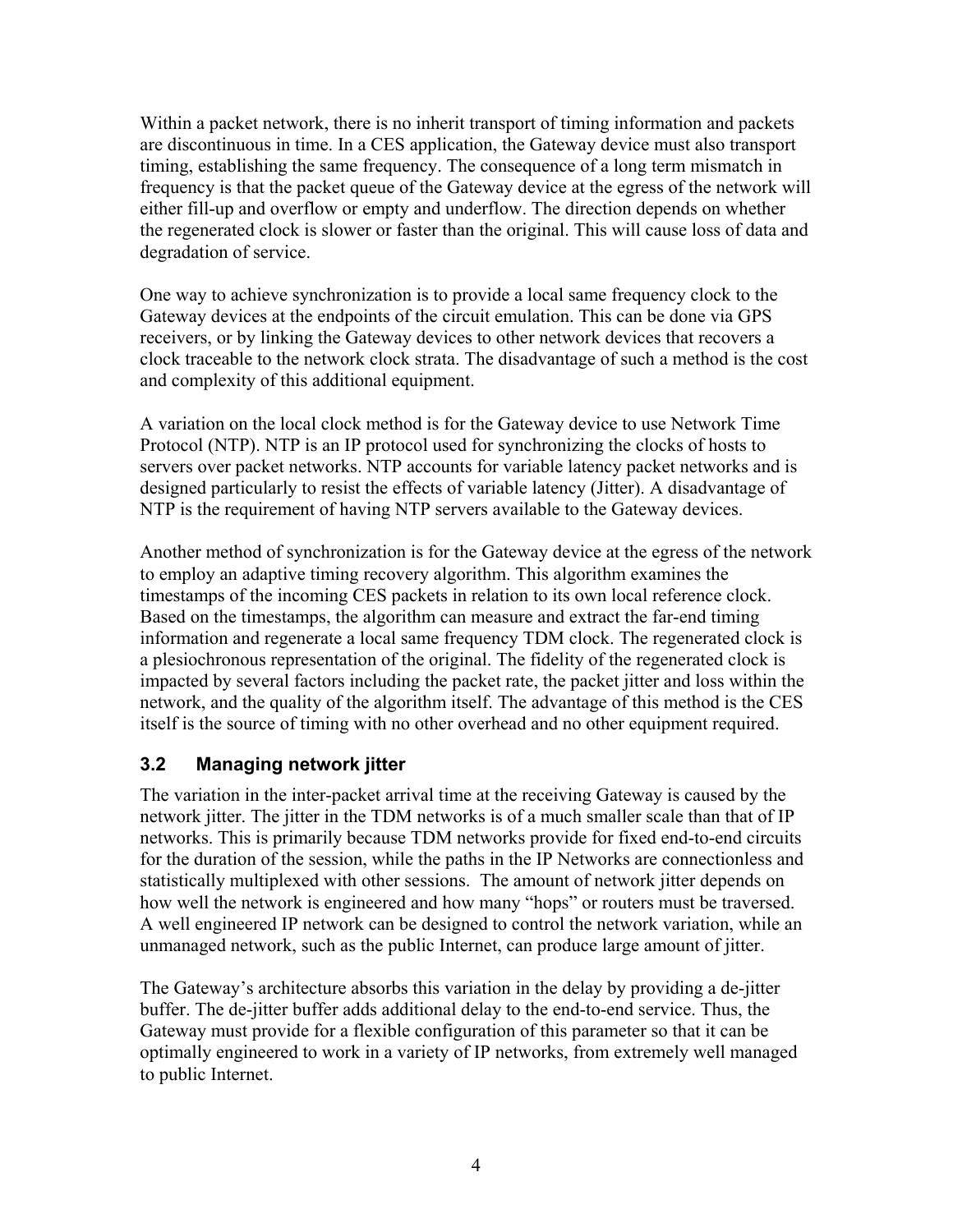#### **4. MANAGING PACKETIZATION DELAY AND BANDWIDTH**

One of the factors in the overall delay for CES is the transmit delay. The most important element of the transmit delay is packetization (or packet generation delay). The packetization is delay associated with the process of accumulating payload for the CES packet from the TDM circuit. The packetization parameter is configured in terms of number of TDM bytes from which to accumulate the packet payload. A higher number results in longer packetization delay and bigger payload size. In an NxDS0 or structured application, the lowest possible packetization is one TDM frame, which contains payload from one TDM frame and will have packet generation latency of 125 microseconds, resulting in 8000 packets/seconds.

The bandwidth utilization of CES is inversely proportional to the packetization delay. This is because each CES packet contains a fixed number of overhead bytes for protocol headers. Therefore, a bigger payload size in each packet will yield better bandwidth efficiency.

The tradeoff between bandwidth efficiency and overall service delay has to be done based on the latency tolerance of the underlying application. To this extent, the Gateway's architecture must support a wide range of packetization parameters to allow for maximum flexibility to engineer CES, based on the type of application transported and the network constraints.

#### **5. SERVICES IMPLEMENTATION**

This section discusses the value added functionalities that can be integrated in to the architecture of the Gateway to provide for a smoother transition.

#### **4.1 Echo cancellation**

The legacy telephony equipment that provide for a hybrid conversion between 2 and 4 wire circuits are a source of voice echo. In the scenario where the end-to-end delay is less than 25 msec, the echo may not be perceptible. When this application is transported across the IP network, the additional end-to-end delay may be severe enough where echo cancellation is desirable. Figure 4 shows a reference model for this application.



**Figure 4 Integrated Echo canceller**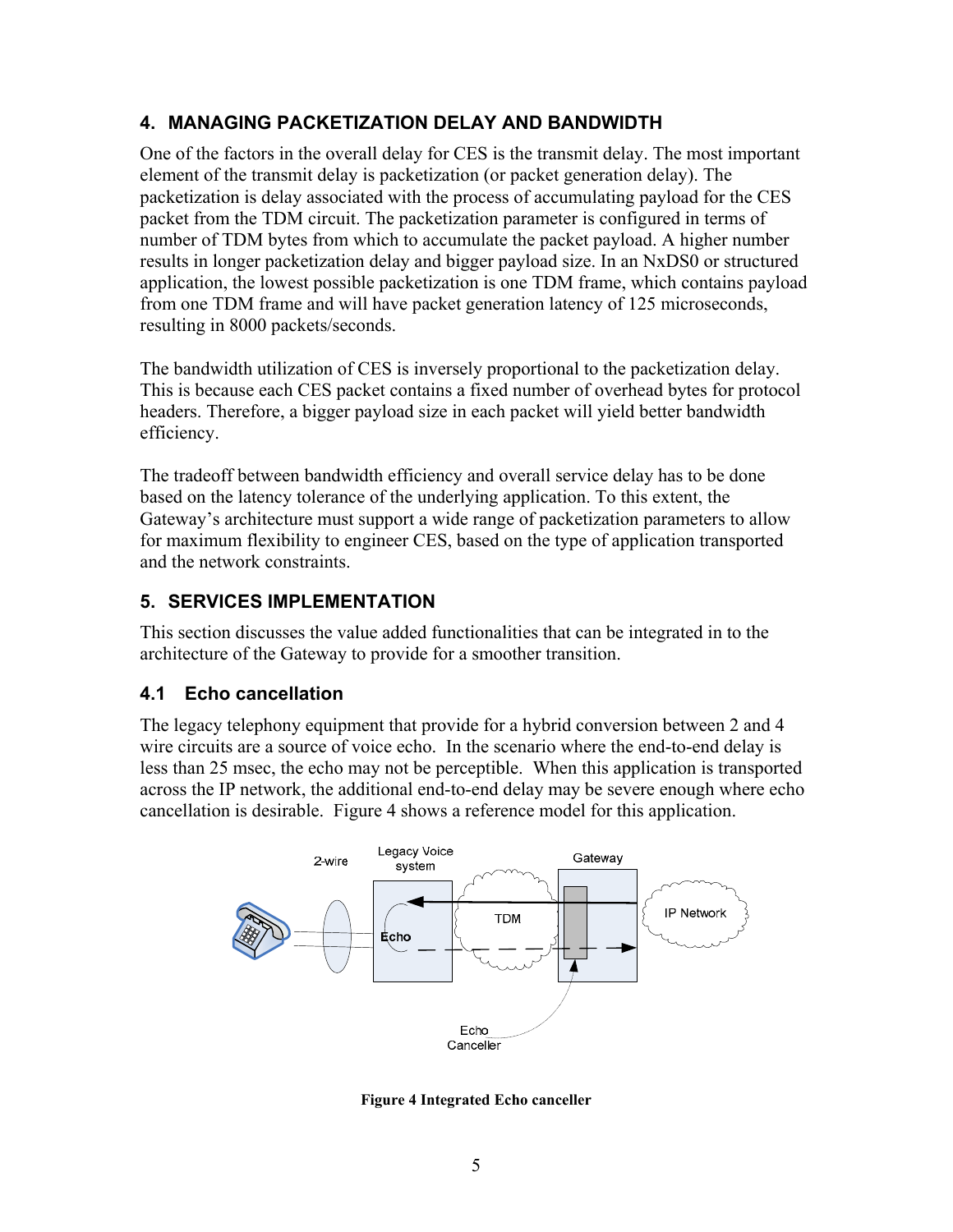For certain deployment cases, having an integrated Echo cancellation function within the Gateway that can be enabled based on the underlying TDM application will reduce both, the capital and operational cost of having external echo cancellation equipment.

## **4.2 Mitigating packet loss**

Unlike TDM networks, the IP networks are prone to packet loss caused by various events within the network. The amount of packet loss and jitter are two key attributes of the underlying network and varies based on the network, with the worst case being the public Internet. There are two options for handling packet loss: error concealment or error recovery. The error concealment option is media-dependent and generally does not incur additional delay. This option is best suited for real-time TDM applications. The error recovery is an option that is suited for applications that are more sensitive to packet loss than delay. The Gateway should integrate an interoperable error recovery scheme that works in a media independent manner in a low or high packet loss network. One option is to use TCP as oppose to UDP for transport. This provides retransmission capabilities. However, using TCP has several disadvantages:

- It increases the end-to-end delay and use of system resources.
- $\triangleq$  It does not work with multicast application.
- $\triangleleft$  Has bandwidth throttling mechanisms incompatible with real time data applications.

IETF's RFC 2733 provides the framework for a forward error correction (FEC) that operates at packet level, as shown in figure



**Figure 5 Integrated Forward Error Correction** 

The FEC operates at the application layer by grouping original data packets and sending a parity packet along with the original data packets. At the receiver, the parity packets are discarded if the original data packets are received without error, otherwise the lost data packets are attempted to be recovered from the received data packets within the group and the corresponding parity packet. The RFC specifies multiple modes of FEC operation, where each mode provides for a different degree of protection from packet loss. The FEC modes that provide higher levels of packet loss protection incur more delay and system resources, hence the Gateway must provide for a flexible configuration to allow the user to adequately engineer the FEC protection based on the network condition through which the TDM trunks are transported.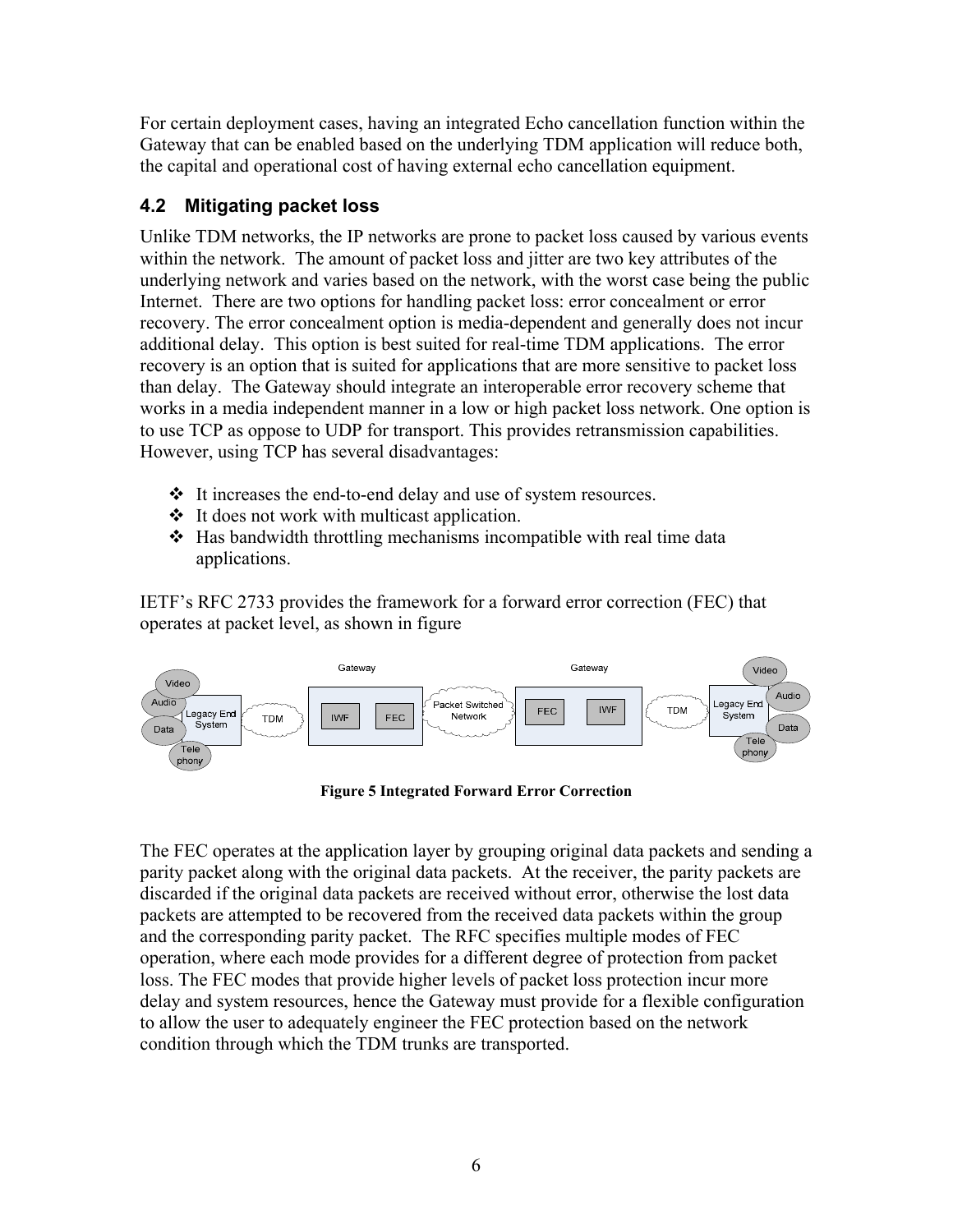#### **4.3 Multicasting**

TDM networks provide only point-to-point connection. When legacy TDM applications require point to multipoint connections, the user has to setup and manage multiple physical TDM connections from the source to each destination. For example consider the example of Figure 6. The contribution site needs to send the content to multiple radio distribution sites.



**Figure 6 Integrated Multicast host** 

The Gateway at the contribution site performs the functions of a multicast source, while the Gateways at the distribution sites act as multicast listeners. By supporting multicasting, applications requiring point-to-multipoint connections can be easily created and managed.

#### **4.4 Transport security**

The TDM networks are perceived to be secure against eavesdropping due to their physical nature. Certain legacy TDM applications, such as tactical communications, are relying on this physical security to prevent unauthorized eavesdropping. When these applications are transported across IP networks, they become susceptible to security threats that were previously not present. The ubiquitous nature of the IP network is not only a threat for eavesdropping, but also for impersonation of a device's peer. Standard security protocols such as IP security (IPSEC) provide for secure IP transport using strong authentication and encryption schemes. Authentication provides protection against identity verification and strong encryption algorithms such as AES128 provide protection from eavesdropping. The Gateway's architecture integrates a security engine which allows any legacy TDM application to be securely transported to its destination across the IP network. Figure 7 shows a reference model for secure transport.